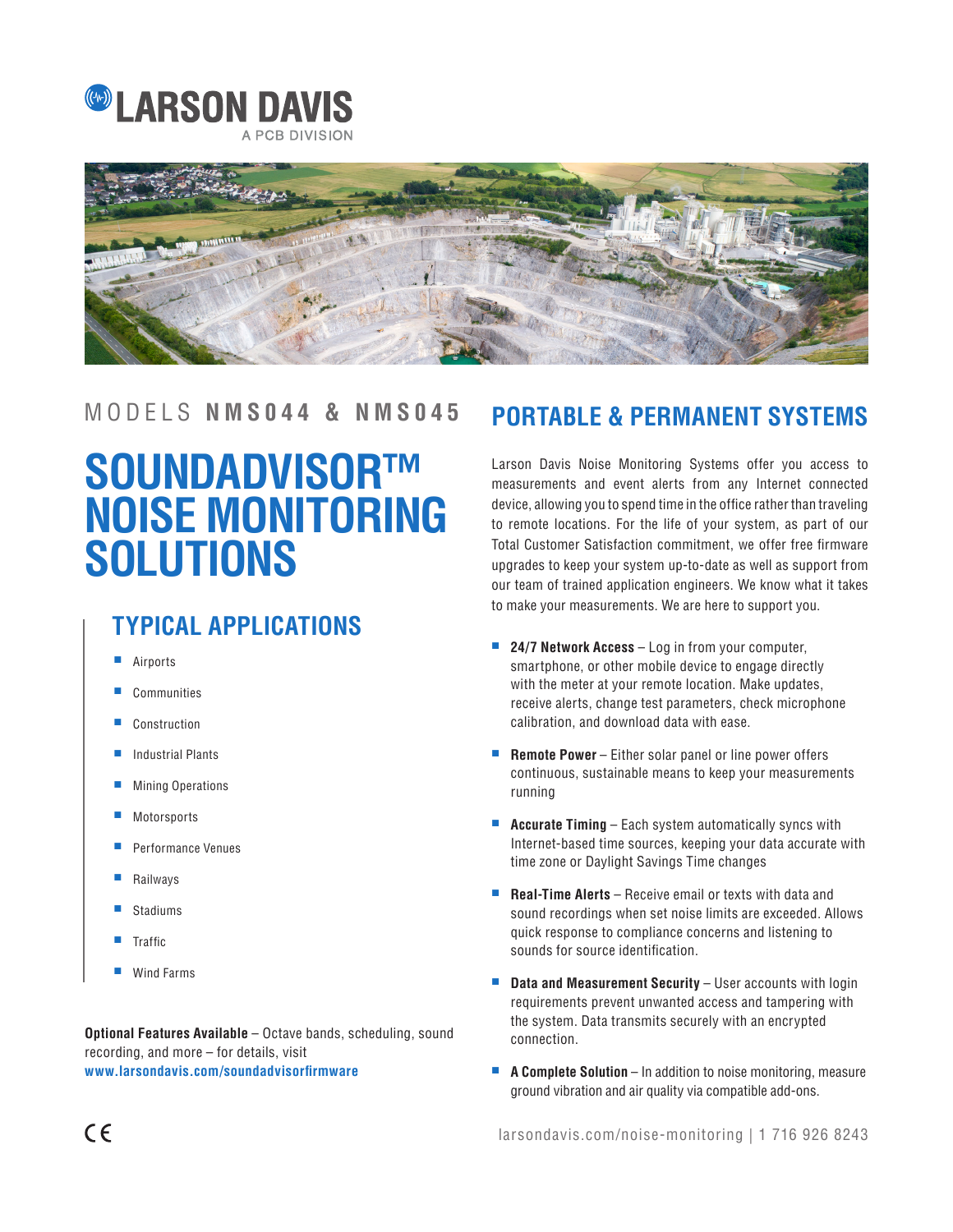## **PORTABLE NOISE MONITORING**

#### **MODEL NMS044**

The SoundAdvisor™ Portable Noise Monitoring System Model NMS044 is a completely wireless solution designed to run indefinitely on solar power, allowing you to both take measurements and view them 24 hours a day, seven days a week. A rugged, portable Pelican® case houses the Model 831C sound level meter, 12 V battery, power supply, and gateway (modem) as well as a pole supporting your microphone. Built-in GPS information is saved to data files to identify where a measurement was taken. Wherever remote noise monitoring takes you, Model NMS044 offers a range of capabilities in a portable package.

With decades of experience in creating outdoor noise monitoring solutions, Larson Davis has created the NMS044 as a system for applications such as:

- **Consultancy Projects** The portability of NMS044 offers an ideal solution for consultants performing noise studies for different customers in different locations on a regular basis
- **Short-Term Airport Noise Monitoring** Airport noise is frequently a complaint for those living nearby and in landing patterns. The NMS044 allows airports to monitor noise issues as they arise in specific locations.
- **Short-Term Construction Noise Monitoring –** Monitoring during a building period is often of a short-term commitment that recurs with each new project. When one job is complete, pack up the NMS044 and move to the next location.

| <b>NMS044 INCLUDES</b> |                                                |
|------------------------|------------------------------------------------|
| SoundAdvisor 831C      | Sound level meter, class 1                     |
| 831C-LOG               | Data logging firmware option                   |
| 831C-ELA               | Event processing option                        |
| 831C-SW                | USB driver for gateway                         |
| <b>EPS044</b>          | Weatherproof outdoor hard case                 |
| COM-RV50X              | 4G LTE gateway                                 |
| PRM2103-FF             | Outdoor preamplifier with calibration check    |
| EPS2116                | Outdoor microphone and preamplifier protection |
| SLP001 or SLP002       | 60 W or 100 W solar panel                      |
| BAT019 or BAT020       | 45 Ah LiFePro battery or 35 Ah SLA battery     |
| <b>PSA039</b>          | AC power supply                                |
| Misc                   | Cables and accessories                         |
| Communication          | 4G LTE and optional WiFi or Ethernet           |
| Software               | G4 LD Utility                                  |



| OPTIONS DETAIL BATTERY AND SOLAR PANEL POWER CHOICES |                                                         |                             |  |
|------------------------------------------------------|---------------------------------------------------------|-----------------------------|--|
| Model Number <sup>[1]</sup>                          | <b>Batteries</b>                                        | <b>Portable Solar Panel</b> |  |
| <b>NMS044-SLA60</b>                                  | 35 Ah SLA battery<br>(lower cost)                       | 60 W                        |  |
| NMS044-SLA100                                        |                                                         | 100 W                       |  |
| NMS044-LFP60                                         | 45 Ah LiFePo <sup>[2]</sup> battery<br>(lighter weight) | 60 W                        |  |
| NMS044-LFP100                                        |                                                         | 100W                        |  |
| NMS044-KIT1-U                                        | Not Included                                            | Not Included                |  |

[1] For use in North America add "-U" to model, for Rest of World add "-E" to model [2] LiFePo battery cannot be shipped by common carrier without a hazardous material shipping license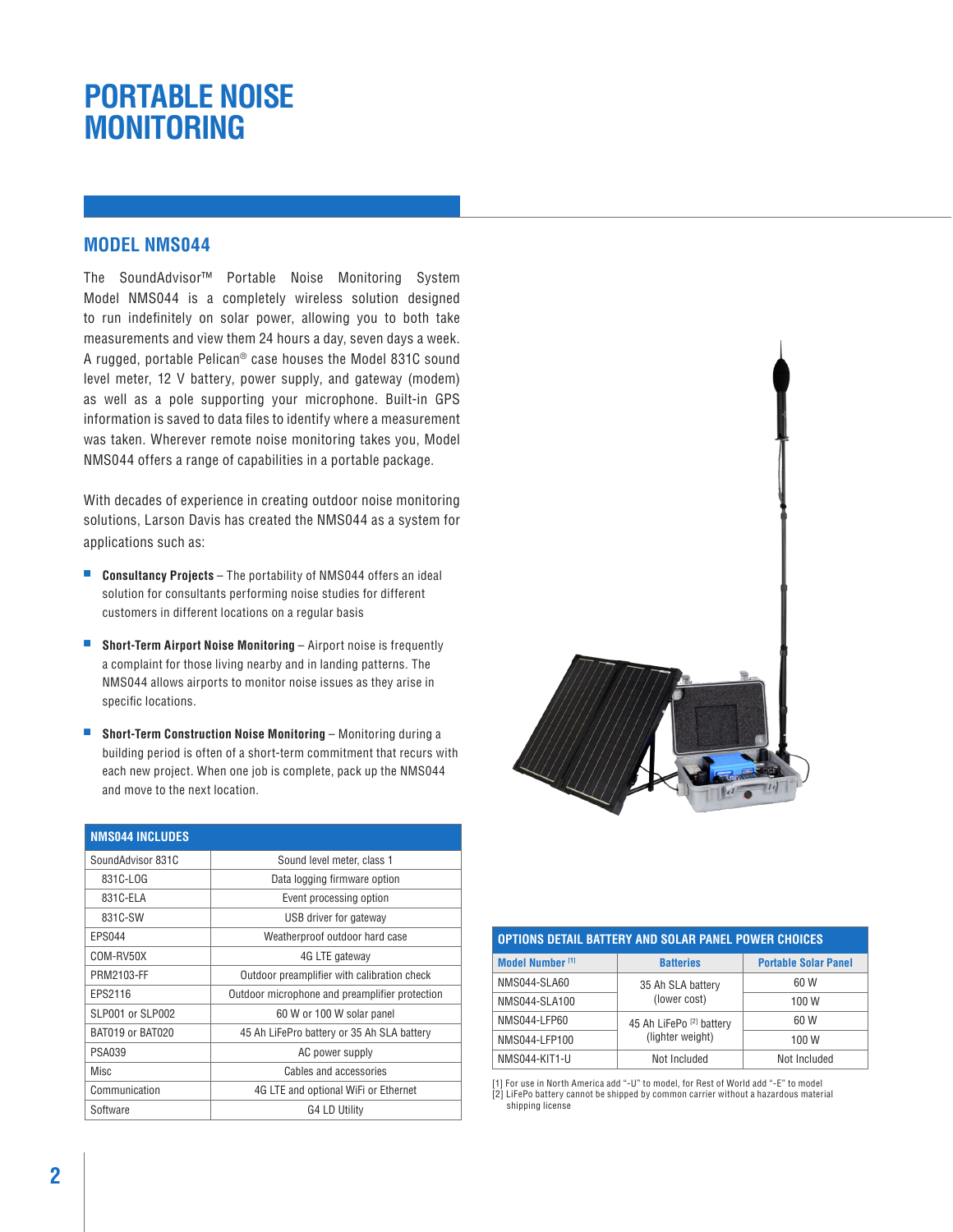## **PERMANENT, LONG-TERM NOISE MONITORING**

#### **MODEL NMS045**

The SoundAdvisor Permanent Noise Monitoring System Model NMS045 is available in a variety of configurations to meet your long-term monitoring needs. Model NMS045 shares many of the same benefits as the Model NMS044, from 24/7 connectivity to continuous power capabilities, designed to simplify your testing. Now, the key elements of the portable system are available in a permanent setup, encased in a fiberglass enclosure mounted to a permanently placed pole. When you need to monitor the same location long-term, the NMS045 is the right choice for you.

Larson Davis knows permanent noise monitoring requirements vary. We have made the NMS045 highly flexible yet still easy to use. It is ideal for applications such as:

- **Permanent Airport Noise Monitoring** NMS045 allows airports to meet their requirements for long term noise monitoring, delivering a broad scope of measurement data continuously
- **Long-Term Construction Noise Monitoring** When construction will be a long term long project, NMS045 is a permanent monitoring solution offering durability and protection against vandalism and damage, so your measurements can continue uninterrupted
- **Permanent City Noise Monitoring** Whether you are monitoring near a bridge, busy street, factory, or nightclub, NMS045 helps you continuously measure noise levels, providing the data to create a more pleasant and ordinance-compliant community

| <b>NMS045 INCLUDES</b> |                                                |
|------------------------|------------------------------------------------|
| SoundAdvisor 831C      | Sound level meter, class 1                     |
| 831C-LOG               | Data logging firmware option                   |
| 831C-ELA               | Event processing option                        |
| 831C-SW                | USB driver for gateway                         |
| <b>EPS045</b>          | Weatherproof outdoor hard case                 |
| PRM2103-FF             | Outdoor preamplifier with calibration check    |
| EPS2116                | Outdoor microphone and preamplifier protection |
| Misc                   | Cables and accessories                         |
| Communication          | 4G LTE and optional WiFi or Ethernet           |
| Software               | G4 LD Utility                                  |



Complete multi-point factory calibrations



| <b>CONFIGURABLE OPTIONS</b> |                                                                                                  |  |
|-----------------------------|--------------------------------------------------------------------------------------------------|--|
| Power                       | Weather sensor                                                                                   |  |
| Battery                     | 1 or 2 batteries (12 V) can be either<br>• 45 Ah LiFePo (BAT019-045)<br>• 35 Ah SLA (BAT020-045) |  |
| Mounting                    | Tilt-down pole (TR019), wooden pole, or wall                                                     |  |
| Communication               | 4G LTE gateway, Ethernet or WiFi                                                                 |  |
| Weather sensor              | Optional wind or full meteorological sensor                                                      |  |